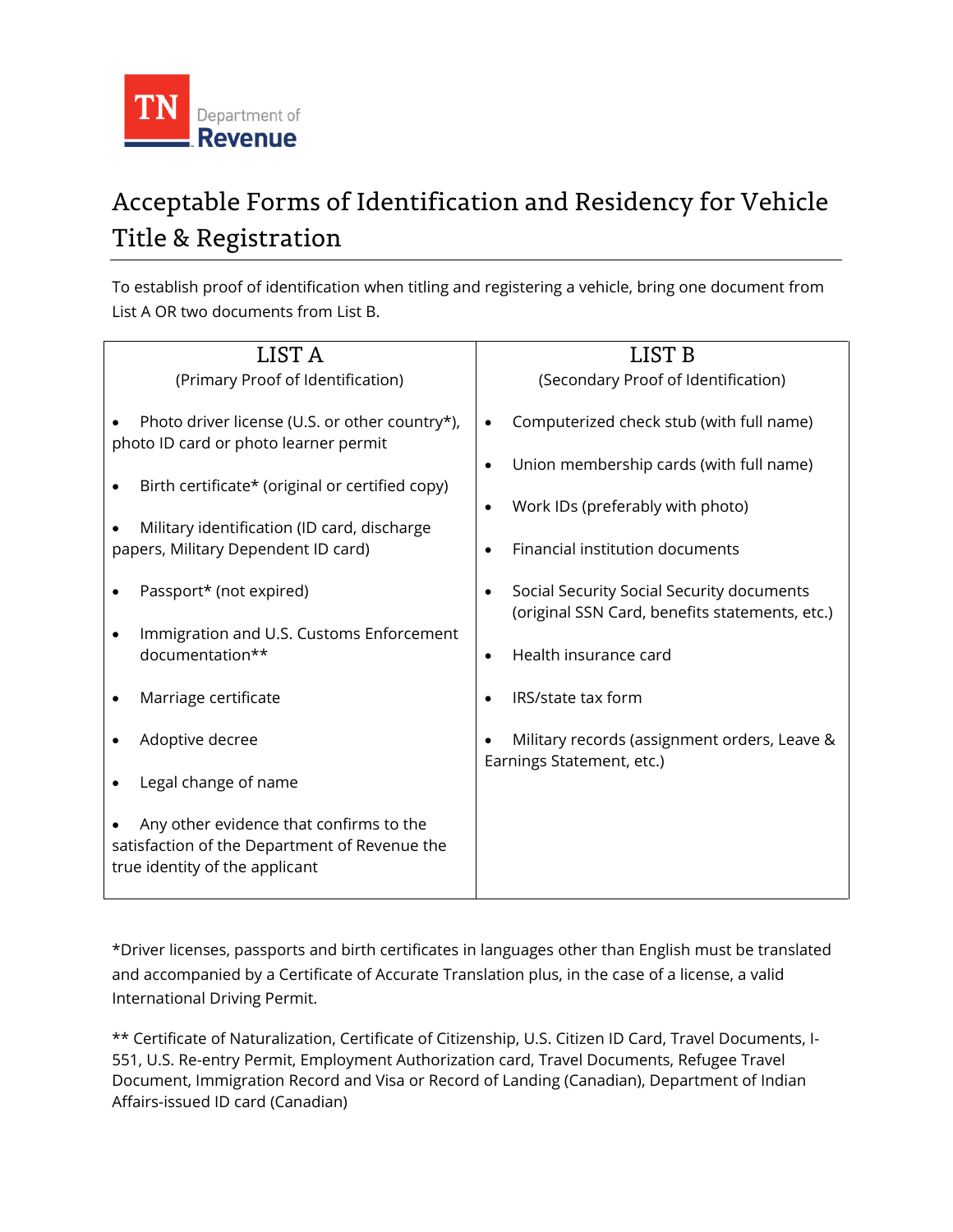

**Proof of Residency** can be established with two documents from List A, or one document from List A and one document from List B.

|           | LIST <sub>A</sub>                                                                                                                                                      |           | LIST <sub>B</sub>                                                                                                                                                                                                                                                                  |
|-----------|------------------------------------------------------------------------------------------------------------------------------------------------------------------------|-----------|------------------------------------------------------------------------------------------------------------------------------------------------------------------------------------------------------------------------------------------------------------------------------------|
|           | Current utility bill (including postmarked<br>envelope bill was mailed in)                                                                                             |           | Individual Taxpayer Identification Number<br>(ITIN) issued by the IRS (Internal Revenue<br>Service)<br>Form I-94 issued to the applicant by the U.S.<br>$\bullet$<br>Citizenship and Immigration Service,<br>formerly known as the Immigration and<br>Naturalization Service (INS) |
|           | Current bank statement (not checks)                                                                                                                                    |           |                                                                                                                                                                                                                                                                                    |
| $\bullet$ | Current rental/mortgage contract fully<br>signed and executed or receipt including<br>deed of sale for property                                                        |           |                                                                                                                                                                                                                                                                                    |
|           | Current employer verification (e.g.,<br>paycheck/check stub, work ID or badge)                                                                                         |           | <b>Employment Authorization Document</b><br>(E.A.D.) issued to the applicant by the INS                                                                                                                                                                                            |
|           | Current automobile, life or health insurance<br>policy (not wallet cards)                                                                                              | $\bullet$ | I-551 issued to the applicant by the INS                                                                                                                                                                                                                                           |
|           | Current driver license or ID issued by the<br>state of Tennessee to a parent, legal<br>guardian or spouse of applicant (proof of<br>relationship required)             |           |                                                                                                                                                                                                                                                                                    |
|           | Current Tennessee motor vehicle<br>registration                                                                                                                        |           |                                                                                                                                                                                                                                                                                    |
|           | Current Tennessee voter registration                                                                                                                                   |           |                                                                                                                                                                                                                                                                                    |
|           | Current IRS tax reporting W-2 Form                                                                                                                                     |           |                                                                                                                                                                                                                                                                                    |
|           | Receipt for personal property or real estate<br>taxes paid within the last year                                                                                        |           |                                                                                                                                                                                                                                                                                    |
|           | Photo student ID and documentation that<br>student lives on campus (in-state schools<br>only)                                                                          |           |                                                                                                                                                                                                                                                                                    |
|           | For Tennessee-based companies<br>[commercial and fleet registrations] - proof<br>of business operations in county where<br>application is made (i.e., original copy of |           |                                                                                                                                                                                                                                                                                    |